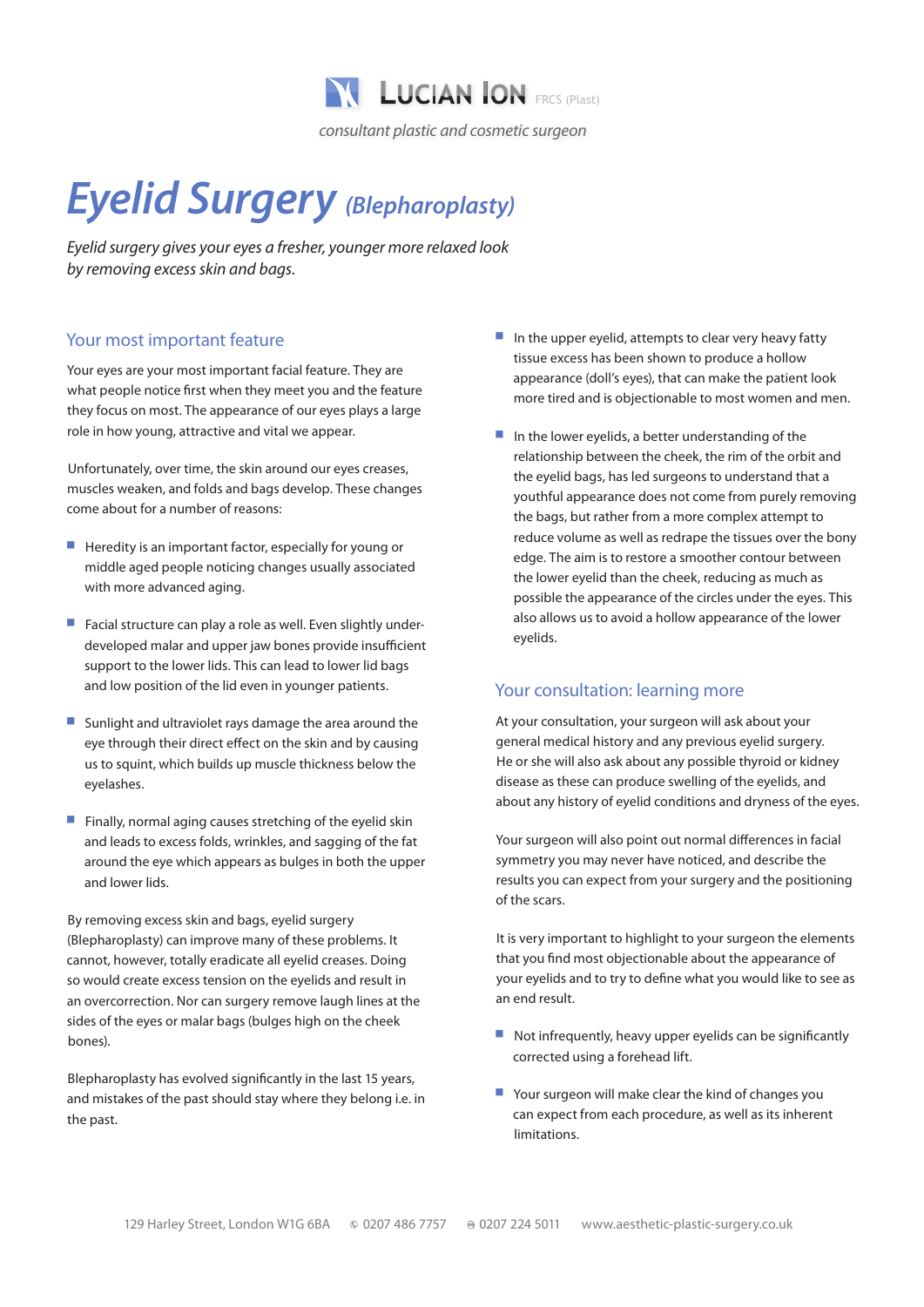

New techniques allow for elevation and support of the lateral part of the eyebrow through the upper eyelid procedure. This can combine the benefits of a forehead lift and upper lid blepharoplasty in a smaller procedure.

At the same time, it is now possible to reduce the frown lines between the eyebrows during an upper eyelid blepharoplasty, by directly accessing the muscles that produce the lines and weakening them.

#### Your operation: what to expect

Eyelid surgery can be performed with local anaesthetic and sedation or under general anaesthetic. It may be done as a day case procedure or it may be done at the same time as a face lift to enhance the results.

The incision for the upper eye surgery is made in the natural crease line approximately one centimeter above your eyelashes and extends a little into the "crow's foot" area at the side of the eye.

- $\blacksquare$  Excess skin is trimmed and any fat in the area at the side of the nose is removed.
- $\blacksquare$  In instances where significant fullness is present in the lateral part of the eyelid, a small amount of fatty tissue is also removed from that area.
- $\blacksquare$  Subsequently, the lid is sutured using most commonly one continuous stitch.

The incision for the lower lid is made just below the eyelashes, and runs out to the natural "laugh line" area.

- $\blacksquare$  Tissues are then elevated and hinged forward and excess fat is partly removed and partly redraped.
- $\blacksquare$  During this operation, a light uplift of the cheek fullness will contribute to a more beautiful appearance of the cheek prominence and eyelid complex.
- $\blacksquare$  Finally, the skin is lifted upwards and outwards, with no tension, and overlapping skin is removed before the incision is closed.

If excess skin is minimal, it is sometimes possible to perform this lower lid surgery without external scars, a procedure known as transconjuctival blepharoplasty.

This allows for contouring of the lower eyelids and circles under the eyes, without leaving external scars. It can be accompanied by resurfacing of the lower eyelid either using chemical peel or laser.

### After your surgery

After your surgery you will be advised to take a number of precautions:

- To avoid bleeding, you should not stoop or carry out vigorous activities for five days after your surgery.
- $\blacksquare$  Your eyelids should be gently splashed with water but not rubbed in any way.
- $\blacksquare$  Antibiotic eye ointment should be applied for three or four days and you should not use eye makeup for the first week or two.
- $\blacksquare$  It is important to avoid aspirin after your surgery. Any discomfort around the eyelids may be controlled by mild analgesics such as Paracetamol. You may also find the use of artificial tears helpful in the first few days.
- $\blacksquare$  You will not be able to wear contact lenses for some time after your surgery, so you will want to arrange for glasses to use during this time.
- $\blacksquare$  It is essential that you have large sunglasses to wear after your surgery.

Your stitches will typically be removed three to seven days after your procedure.

Your scars will be pink for some weeks, occasionally months, however they are easily hidden with makeup. Scars in the "crow's feet" area may become lumpy for a while but will invariably flatten in time. This flattening may be helped by gentle massage begun two weeks after your surgery.

Every surgery involves some risks and uncertainties.

 $\blacksquare$  Complications after eyelid surgery are rare and most, including excess tears or abnormal pigmentation of the eyelid skin, are temporary.